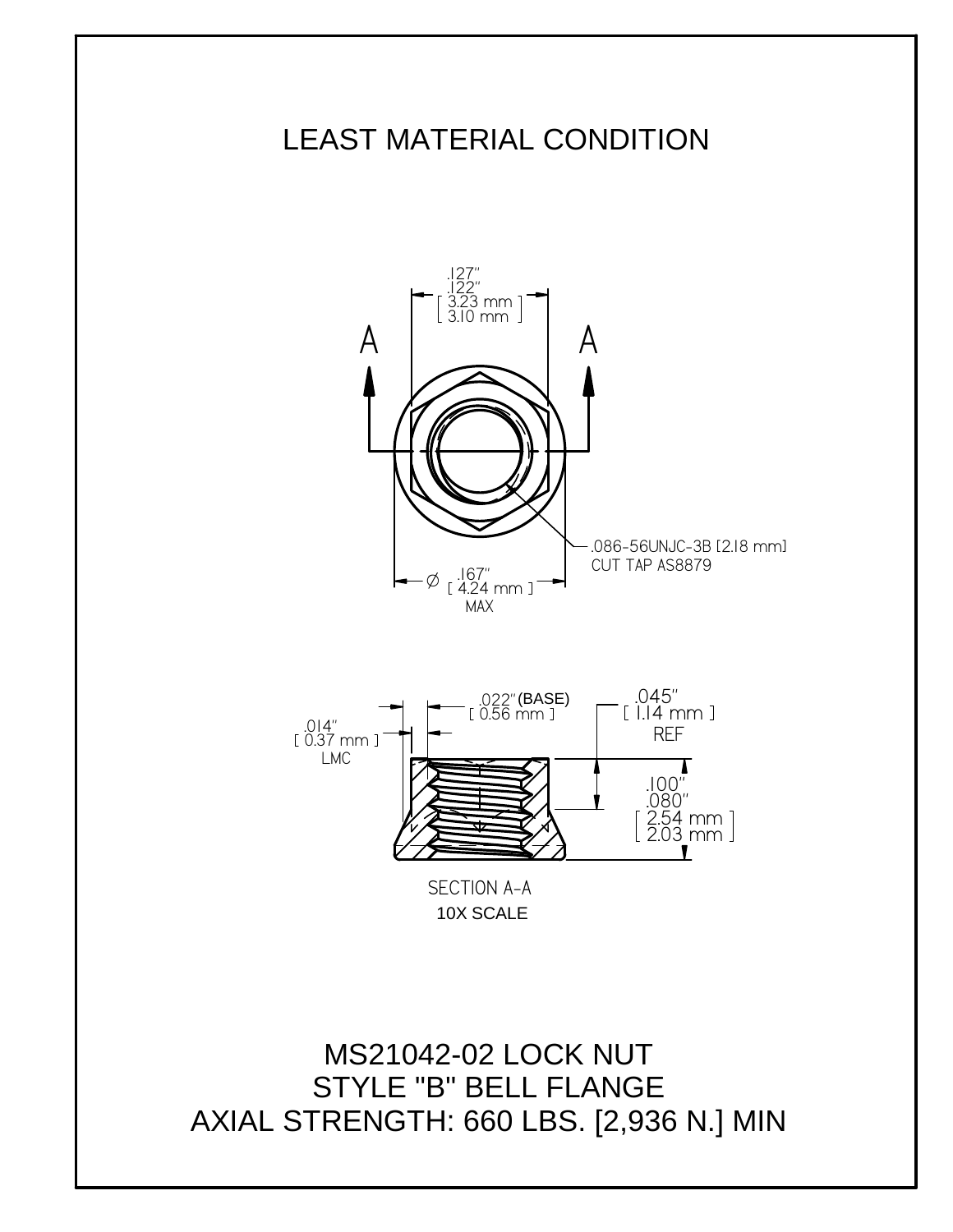## LEAST MATERIAL CONDITION



AXIAL STRENGTH: 1,110 LBS. [4,938 N.] MIN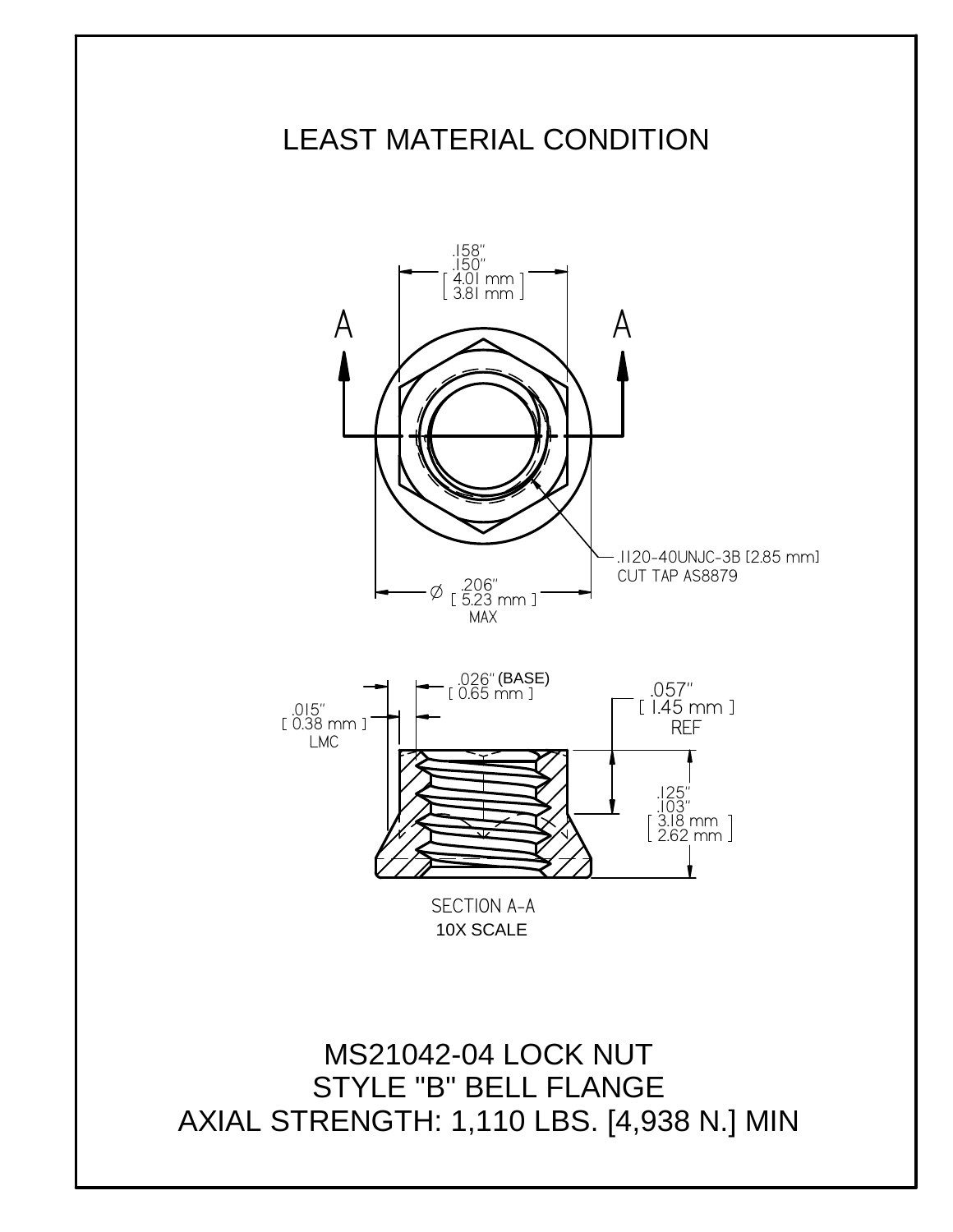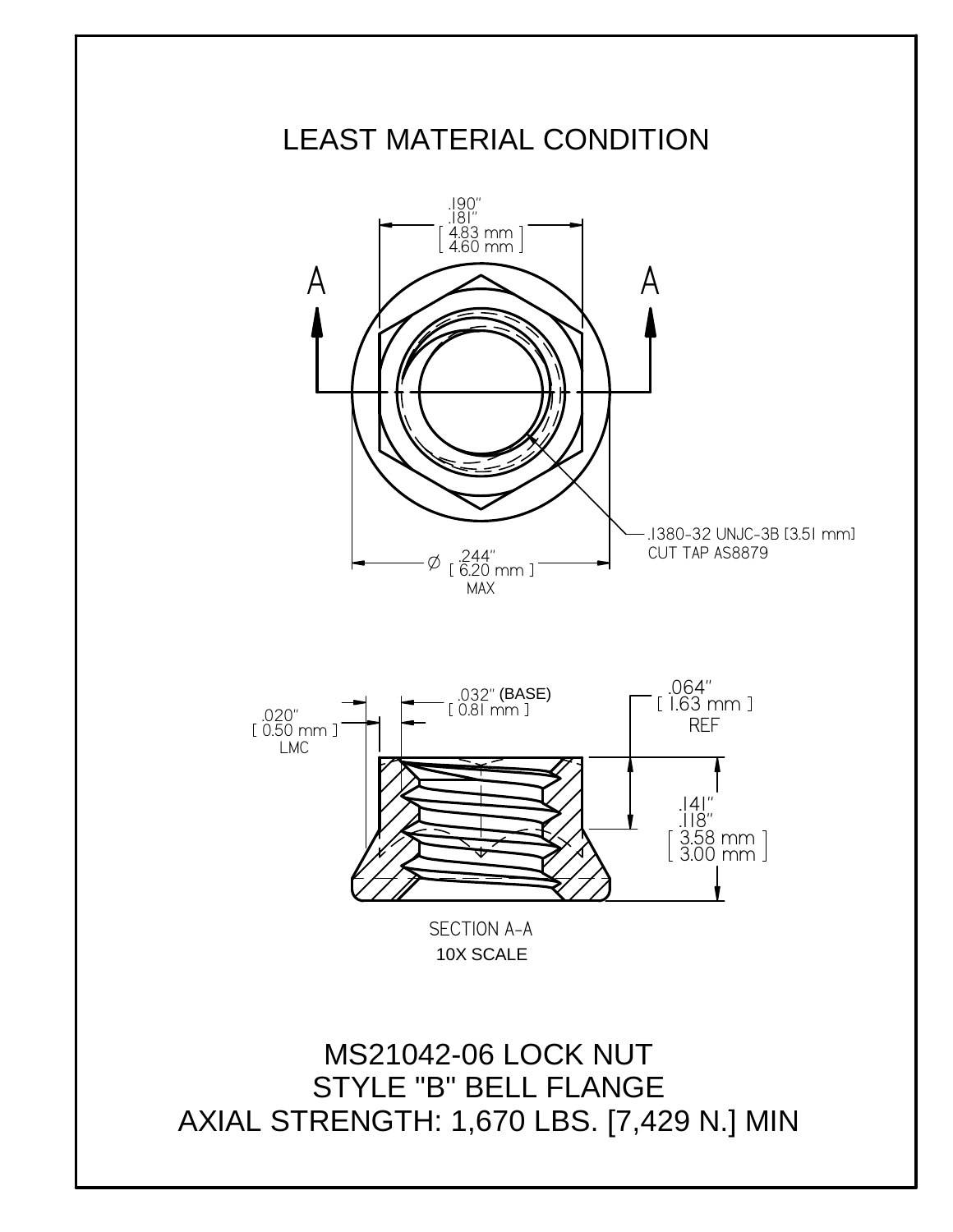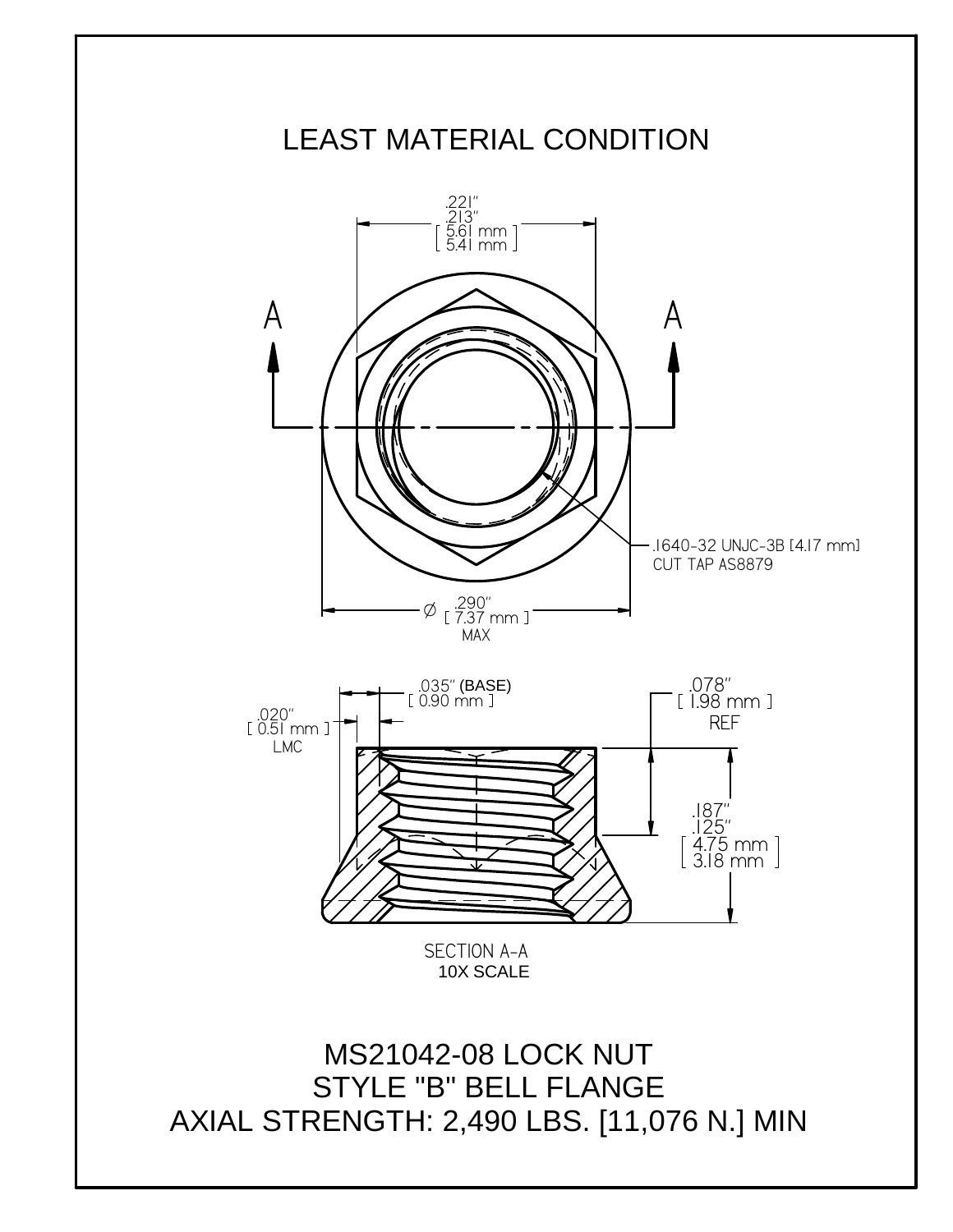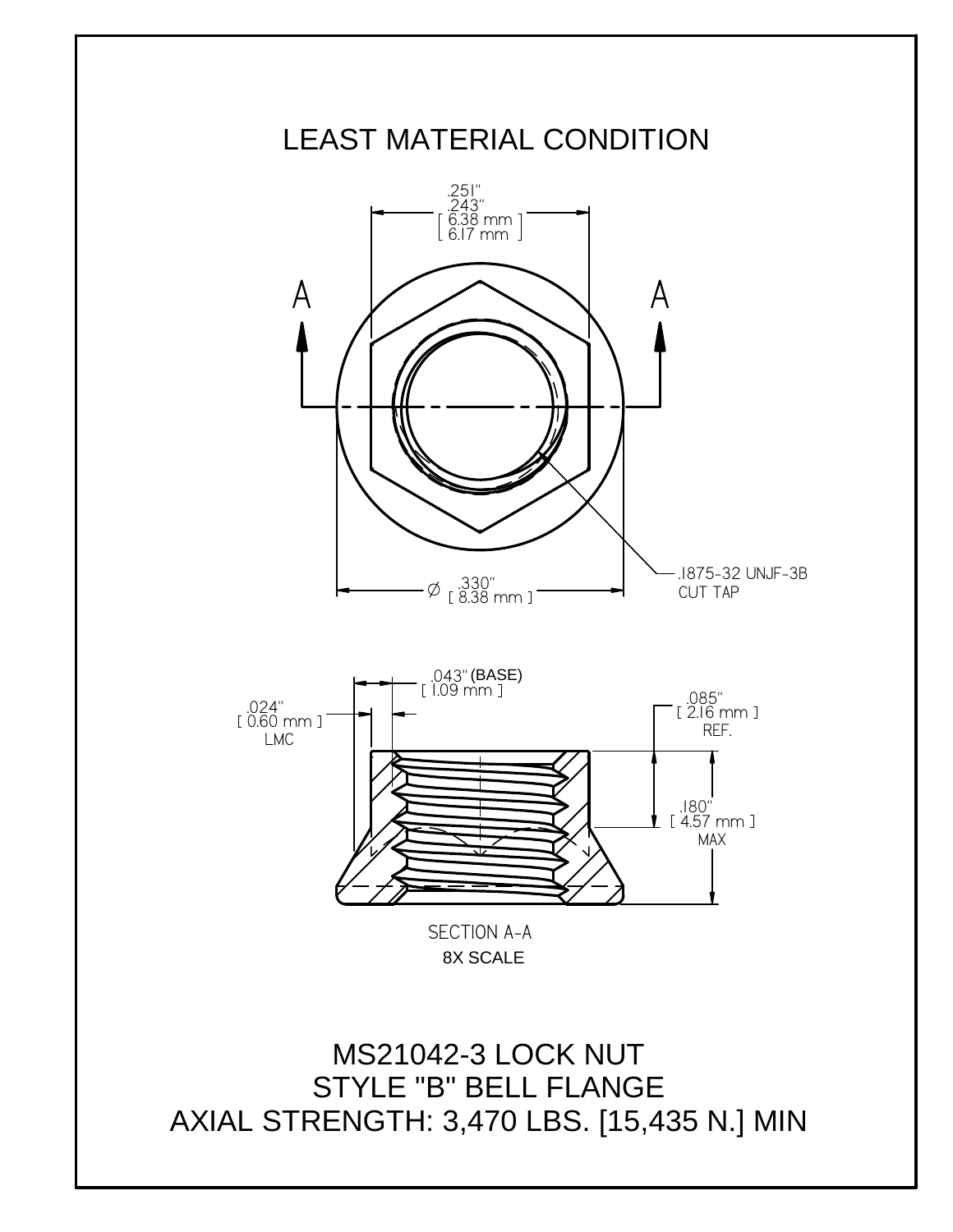## LEAST MATERIAL CONDITION 6X SCALE MS21042-4 LOCK NUT STYLE "B" BELL FLANGE AXIAL STRENGTH: 6,200 LBS. [27,579 N.] MIN  $A$   $\Delta$   $A$ SECTION A-A .315" .304"  $\mathrm{\check{8}}\mathrm{\check{9}}\mathrm{\check{9}}$  mm 7.72 mm <sup>O</sup> .420" 10.67 mm MAX .2500-28 UNJF-3B CUT TAP .109" 2.77 mm REF .219" .204" 5.56 mm 5.18 mm .024" 0.61 mm LMC .050" 1.28 mm REF (BASE)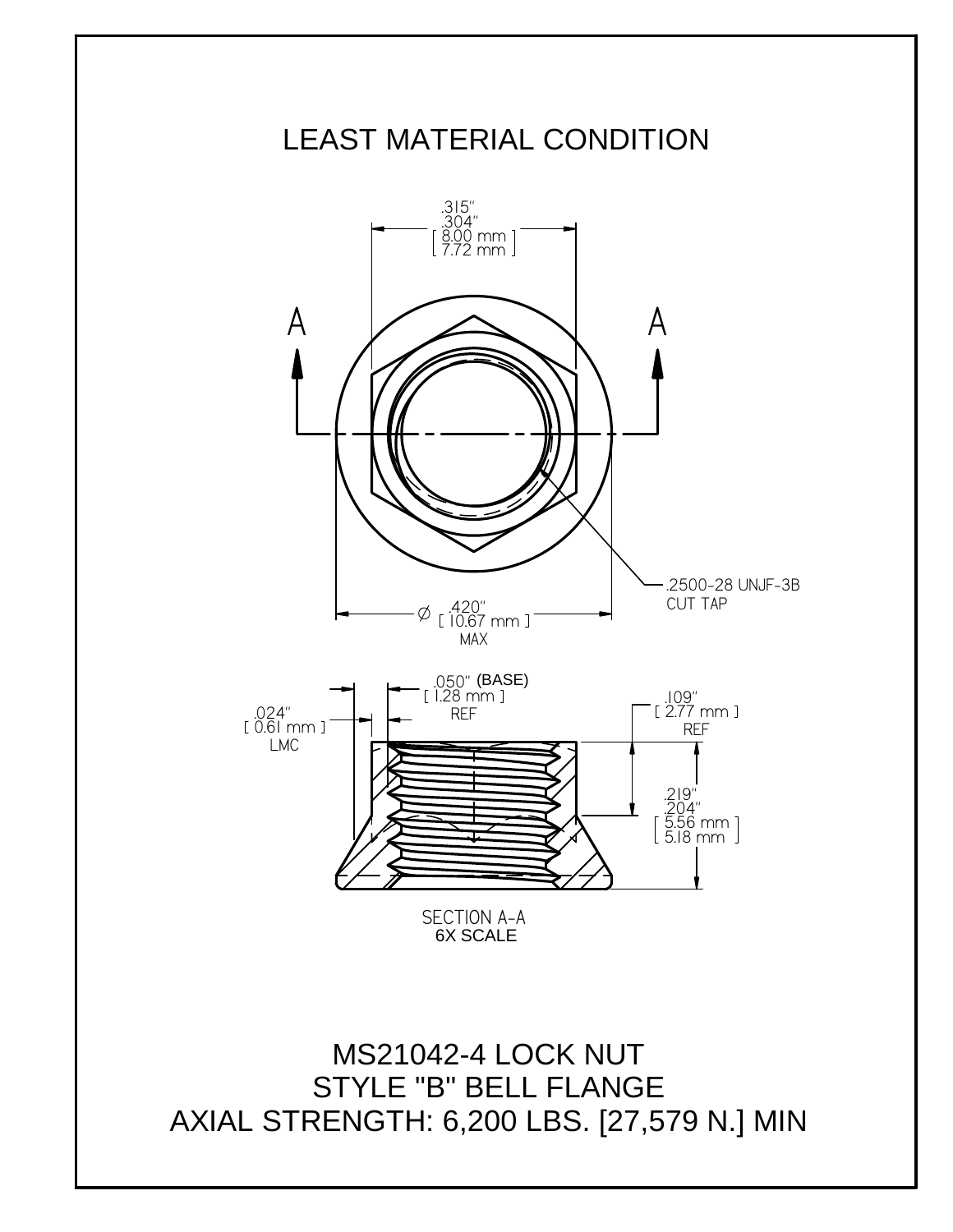